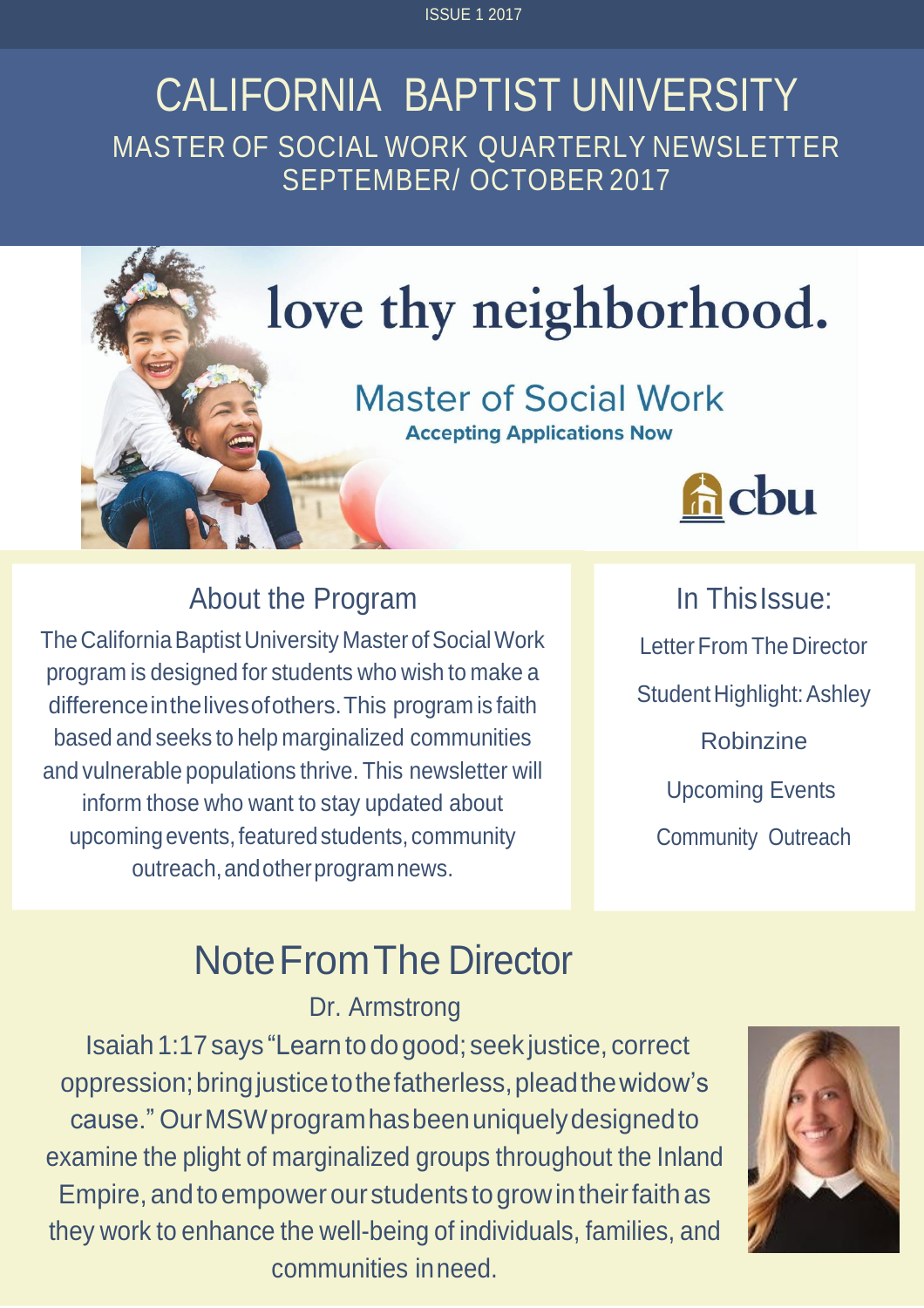## Student Highlight

#### Ashley Robinzine

AshleyRobinzineisthefeaturedMasterofSocialWorkstudentforthisissue.Her passionforadvocatingforthosewhoarevoicelessandherloveofpoetryhave intersected to make her excel in her studies. After watching the documentary "Sweet Dreams"fortheMSWProgram'sSocialCinemaSeries,shewroteapoeminresponseto the film (shown on the next page). She states that:

"Poetryiswhatactuallystartedmycareerinsocialwork. WhenIwasfifteenIwasa partofgroupcalled'FromPistols2Pencils'...basicallywespreadgangandgun violence awareness through spoken word (poetry). Through that group I was able to advocate in my hometown, interview the chief of police at that time, and really bare witness to the heartache that existed in the place where I am from. Poetry is also a greatwayformetotakecareofmyselfasanoutlet,self-careissomethingthatis encouragedwithintheMSWprogram."

When asked about why she decided to become a social worker, she says: "IlovepeoplebutIloveGodevenmore,meaningthatifitweren'tforHimthenIwould not care enough to put my love into action. I truly feel like this is what I am supposed to be doing, to fill in the gap and act as a bridge for those who want to do something but don'tknowhowandforthosewhoneedhelpbutdon'tknowwhototurnto."



CBU's MSW Program Presents SOCIAL<br>Cinema Series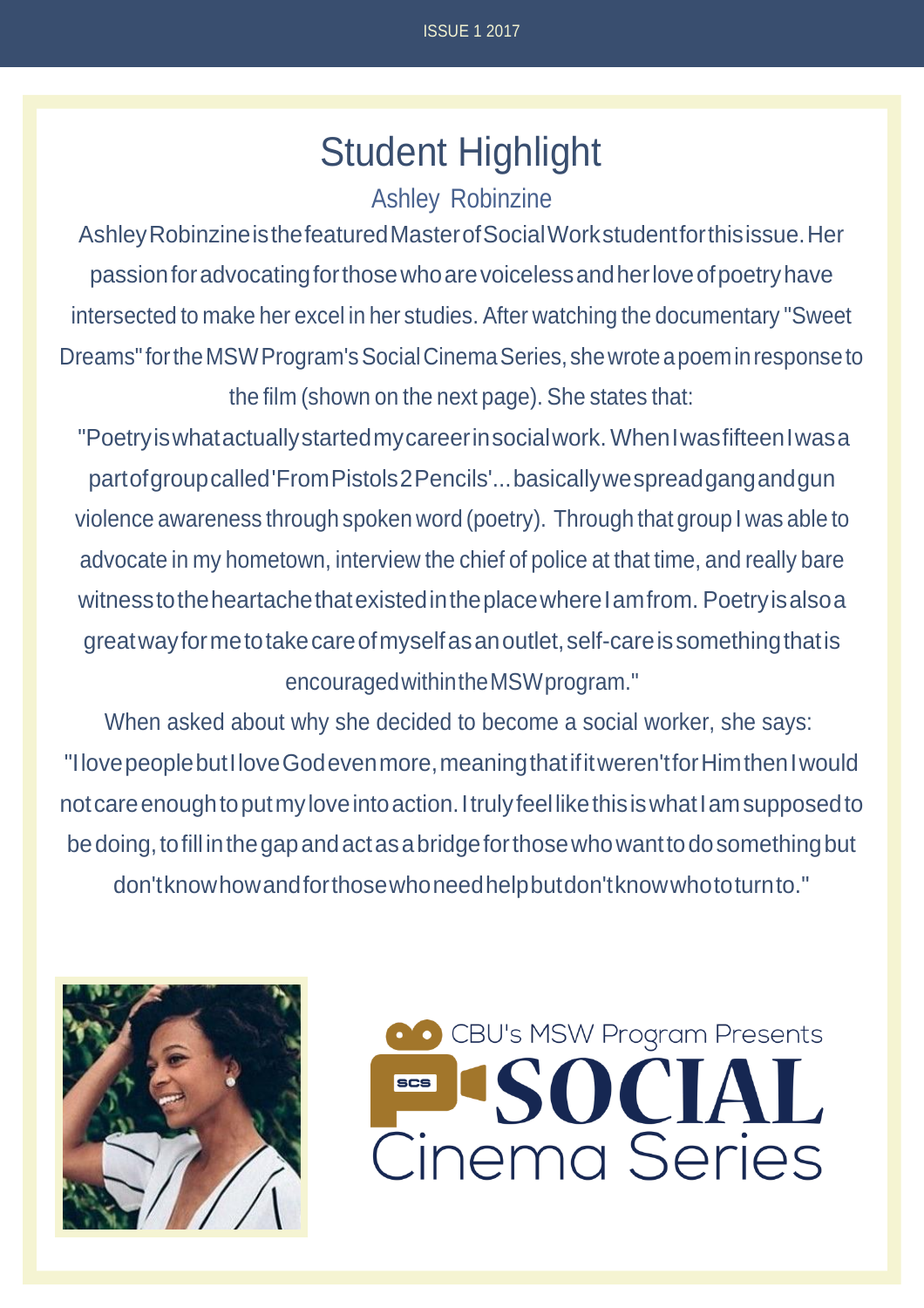### UpcomingEvents

#### **CASA BLANCA Harvest Festival**

November 18 The fun starts at 11:00 Free Tamales, Community Vendors and **Entertainment** ToSign-uptorunagameboothpleasecontact Professor Costello (951.343.8148)



**Coats For Kids** December 5 (11:00- 12:00) and December 6 (11:00 -12:00) We need new and gently used coats for distribution at Casa Blanca. AdistributionboxislocatedoutsideProfessor Costello and Professor Hays offices. If you would like to volunteer to distribute please contact Professor Costello (951.343.8148) or Dr. Hays (951. 552.8145).



**Culture and Justice Lecture Series**  November 16, 2017 Jeffrey Mar,M.D.



#### "Sweet Dreams" by Ashley Robinzine

"I have sweet dreams that relieve my memories of the pain Thatgivemecouragetoopenmyeyesagain ThatturnmyenemiesintofriendsIhavesweet dreamsthatremindmethathopeexists As long as peace, love and acceptance is something that we don't resist Ihavedreamssweeterthansugarfromthecane These are my dreams for change My dreams are what keep me sane Theycovermefromthereign\* IhavesweetdreamsthatbringaboutunityThat transformmeinwardlyandchangemyidentity Thesedreamsaresosweetyouhavetowant them You've got to see, These dreams are not limited to me Sweet dreams are not easy to achieve So you tell me,what am I supposed to dowith them? Should I continue to sleep? That is something that I can't do that, because

theyneedtobecomeareality I want to live, taste, and see these dreams I cannot deny the future of something that is goingtobesosweet"

Reign\*-asinthereignofterror,chaos,hate, mistrust, etc.